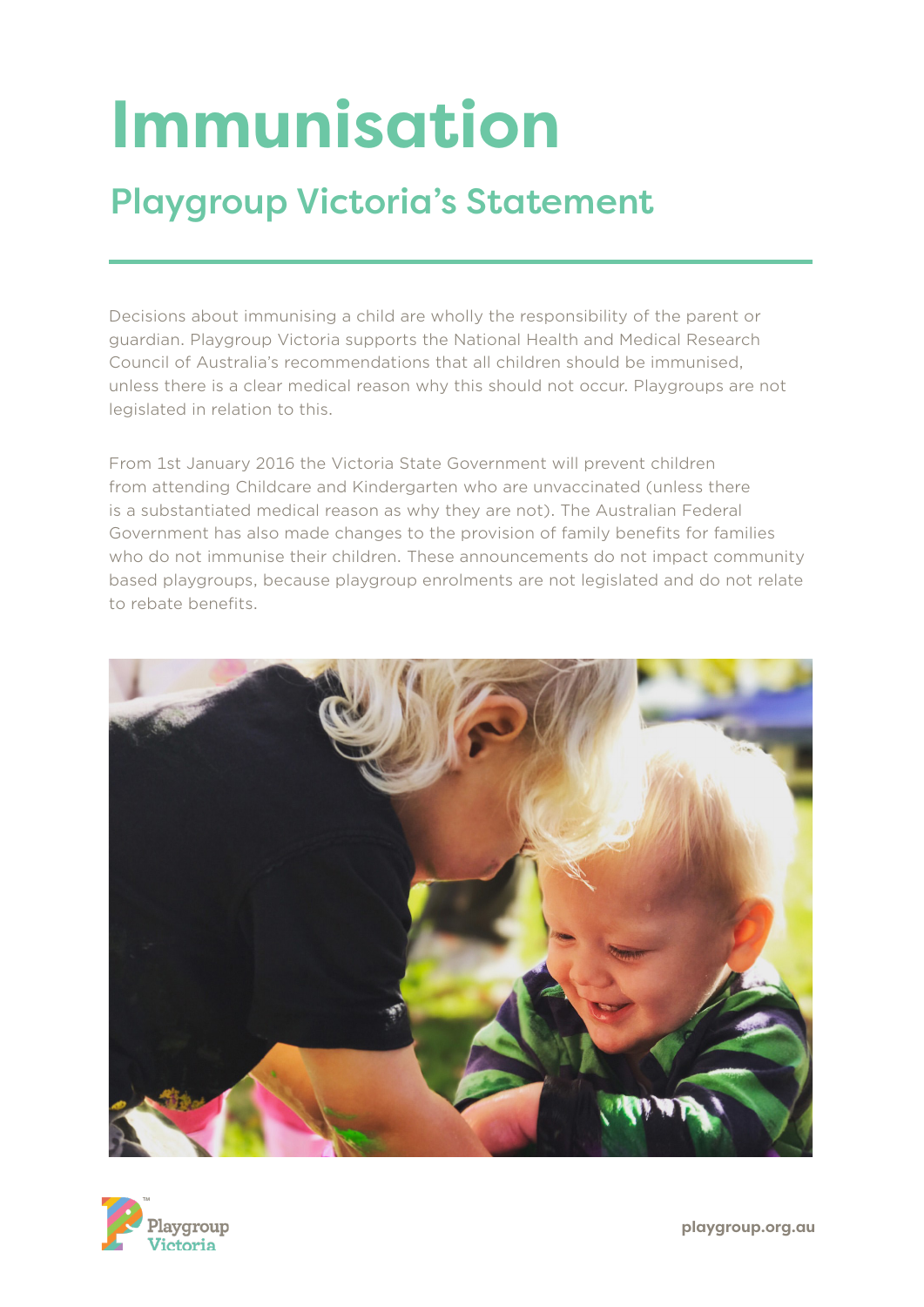## **Information for Playgroups and Playgroup Leaders**

Playgroups are about families working together for the safety and wellbeing of all parents, caregivers and children. Playgroup Victoria encourages playgroups to adopt policies that welcome and include all families, as well as ensuring the health and safety for families attending playgroup. Playgroup children are aged between 0-5, as such there will be children attending playgroup that have not yet begun their vaccination schedule. Parents need to take precautions when taking very young babies to playgroup before the immunisation schedule begins.

### *"Playgroups are about families working together for the safety and wellbeing of all parents, caregivers and children."*

Playgroup committees should draw up guidelines outlining the procedures to follow should there be an outbreak of a communicable disease, this includes those where vaccines are available and those not. Clearly state what the exclusion period is for the sick child and their siblings who may be in the incubation stage.

Please keep in mind that in the circumstance where one sibling is home from school, kindergarten or playgroup sick with a communicable disease, it is advised that their siblings do not attended playgroup. Families are under no obligation to give this information. If this information is collected, privacy laws require you to state why it is being collected, who has access to this information, how it will be stored and how it will be used.

If playgroups ask the immunisation status of children on their enrolment form they need to state that giving the information is optional.



**playgroup.org.au**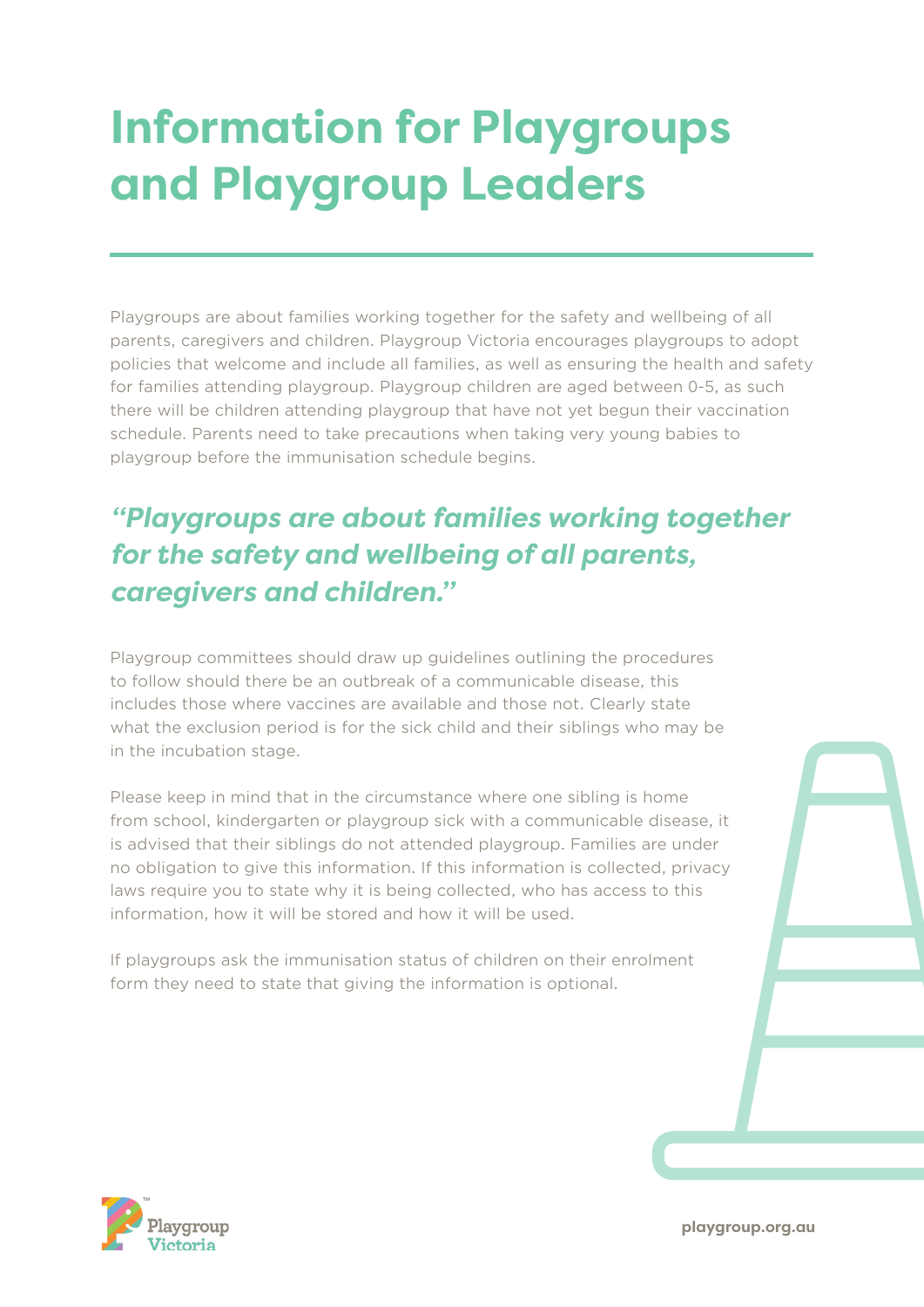

"Excluding a child on the basis of immunisation status will not always lead to a complaint of discrimination. A discrimination complaint could only be raised where the reason for not being vaccinated relates to a personal characteristic protected by the Act. For example, where a religion prohibits vaccination, or where a disability prevents a child from receiving a vaccination. If the reason behind not being vaccinated is personal choice, then a complaint of discrimination could not be made as 'personal choice' is not protected by the Act."

Victorian Equal Opportunity and Human Rights Commission